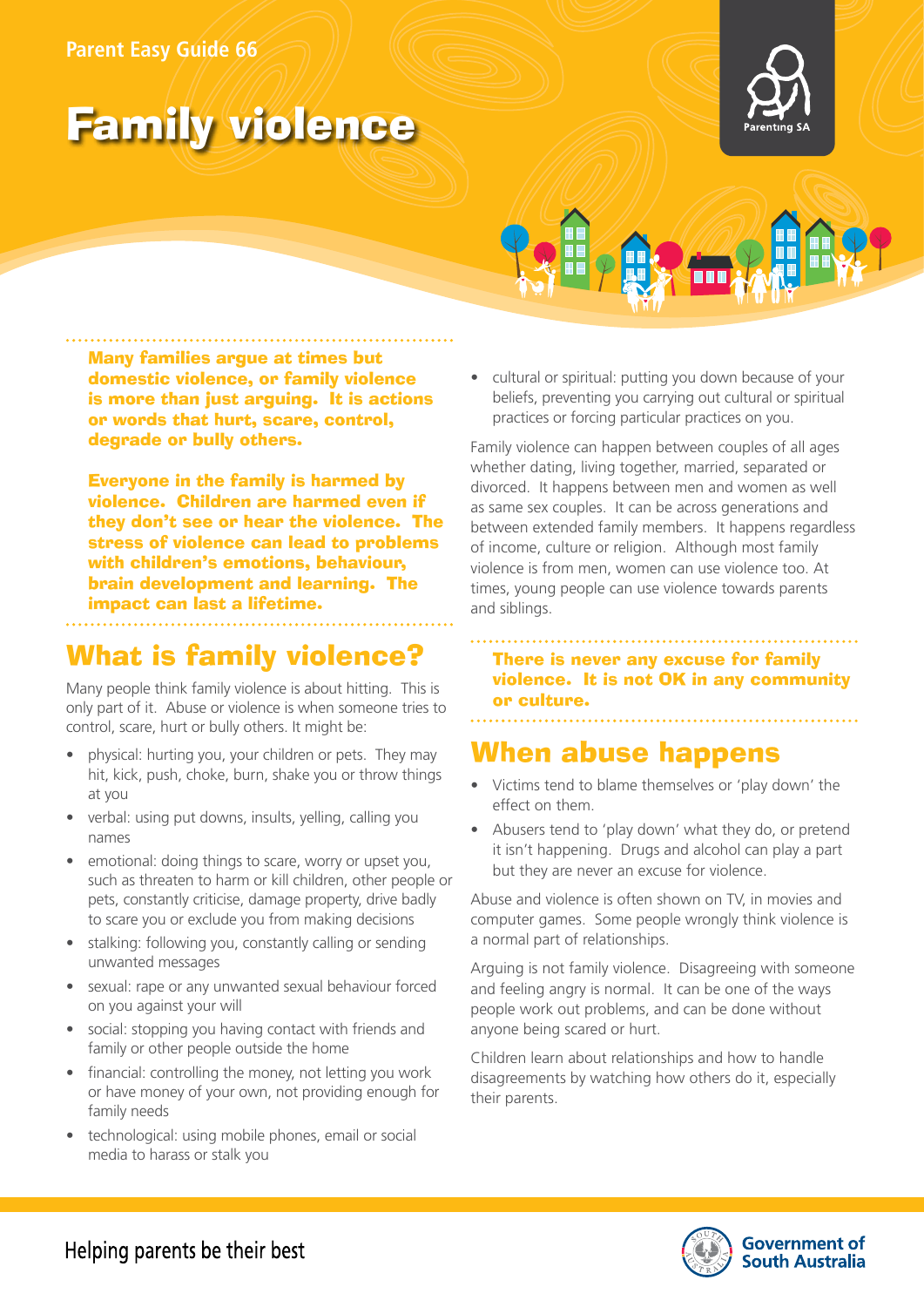

### Why does it happen?

It might be hard to believe that people could harm those they love. Family violence is about someone using power and control to get what they want, even when it hurts others.

We might think that someone who uses violence in the family can't control their anger. However, they are not usually violent or controlling to others outside the home. They restrain themselves with others but use violence to control family members.

### How violence happens

How violence happens in families can vary. It might happen constantly, or in 'cycles of violence' with regular 'explosions'. Whatever the pattern, violence usually gets worse over time and happens more often. In most cases it doesn't stop without help. A 'cycle' can include:

#### Build up

In the build up phase, the person gets upset or angry at small things, no matter how much you try to keep the peace.

Build-up can take weeks, days or only minutes before the person explodes.

#### Explosion

An explosion can be yelling, cruel language, threats or physical violence. In this phase, the victim may get injured or leave because they fear for their life.

#### Feeling sorry

After the violence the person may say 'sorry' and feel very guilty. They may promise to change, and if you have left, beg you to come home.

Some make excuses because they don't see that the violence is their fault. They may blame you, stress, alcohol or drugs or deny that anything happened.

### 'False honeymoon' or 'false calm'

During this stage, things often seem better than they have for a long time. However, you can still be 'on edge', fearing they will become violent again. Unless the person accepts they are responsible for the violence and makes some real changes, the build-up will start again.

Effects on family life Violence can result in family members:

- not feeling safe
- having low self-esteem
- being harmed
- being split up through separation or divorce.

All family members have the right to feel safe. You are not to blame for someone else's violence or abuse.

### Effects on parents

A parent who is abused may feel:

- confused by the abuser's mood swings and behaviour changes
- scared, stressed and unable to relax as they try to keep things calm
- numb and alone
- ashamed or to blame for the violence
- helpless and depressed
- afraid others will blame them for the violence
- less able to cope with parenting and with life.

Their physical health can also be affected.

### Effects on children

Babies and children are affected by family violence, whether or not they see or hear the violence or it is directed at them. Even before a baby is born, it can be affected by the mother's stress. It affects children's growing brain and can delay normal childhood milestones.

Family violence makes home life unpredictable for children. It can make them anxious and affect how they think and learn, and how they relate to others. It can increase their aggression and make it harder for them to learn how to control their own feelings and actions. They are also harmed by the stress and worry of people they love being hurt or upset.

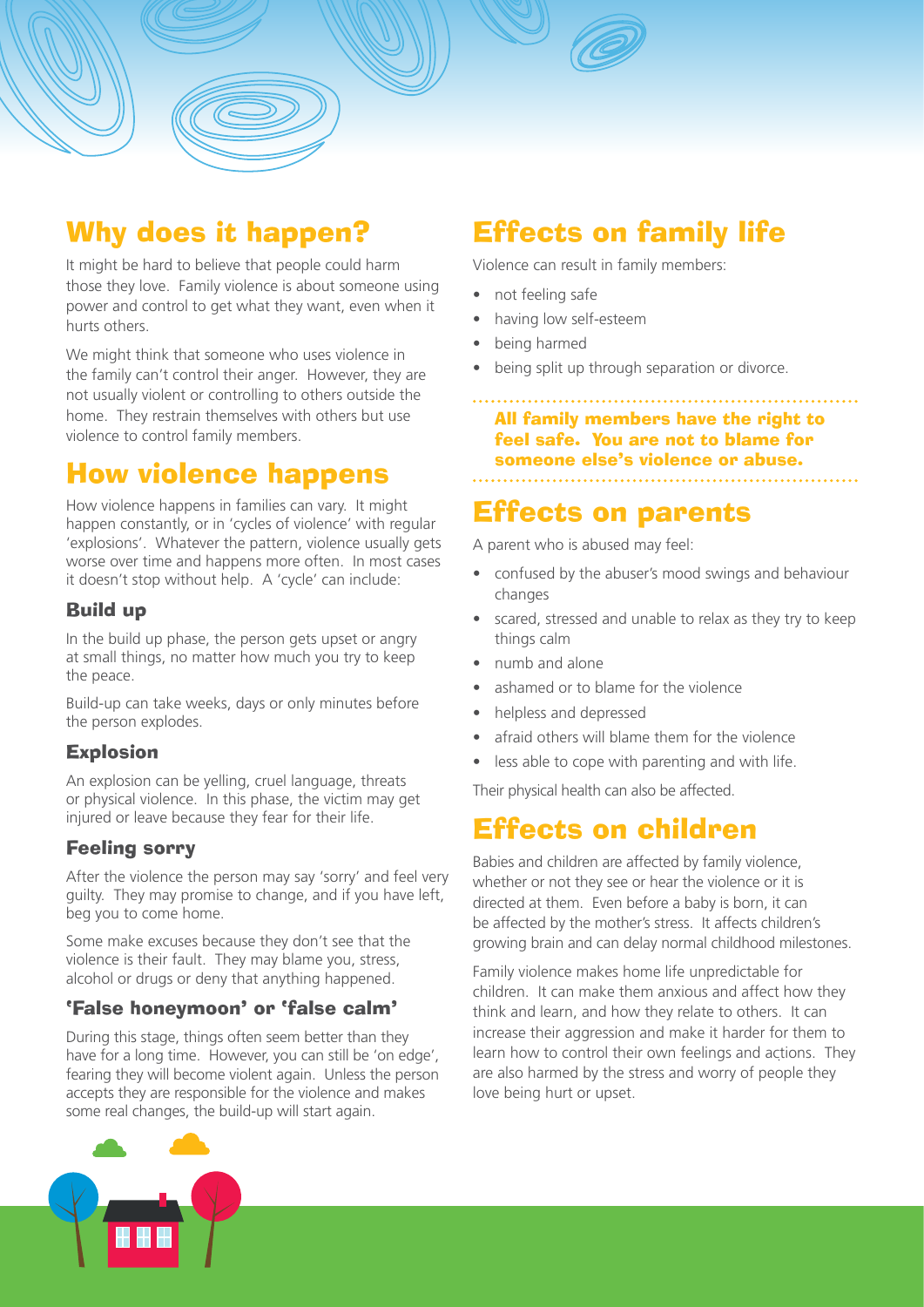

The effects on children can include:

- feelings of self-blame, fear, sadness, mistrust, shame, anger and low self-esteem
- signs of stress such as headaches, stomach aches, sleeping problems, nightmares or wetting the bed
- believing that violence in families is normal
- learning that force and violence are the way to get what you want
- missing school to stay near a parent or other family member who is hurt or at risk
- not doing well at school
- running away from home
- using drugs and alcohol
- being aggressive
- not having friends and becoming withdrawn
- becoming a bully at school or at home.

Note: There may be other reasons that children behave in these ways.

### Child abuse and neglect

In homes where there is family violence there is often more child abuse and neglect. This can be by both men and women.

Children may see or hear violence, or they may be hurt during a violent outburst. They may be harmed as a way of 'getting at' the other adult. A child's needs may be neglected because family life is so disrupted.

Some families hit children to 'discipline' them. Hitting children doesn't teach them how to behave. It is best to show children what you expect and to calmly repeat lessons until they learn.

Hitting children may cross the line and become child abuse when a parent is angry. In South Australia, harsh punishment of children is regarded as child abuse and against the law.

### What parents can do

If there is family violence you need to get help.

#### If you think you are hurting your family

- If you bully or abuse others in the family, or find it hard to control your anger, you can learn other ways to deal with your feelings. Family violence is about power and control, not about anger.
- There is never an excuse. You are the only one who can stop it.
- Talk to someone who knows about family violence, or contact a service that can help.

If you think you could be a danger to your family, leave the situation until you are calm. Make sure children are safe first. Contact services in this Guide for help.

#### If you are being abused

- Don't accept excuses for family violence, or blame others or yourself.
- Talk to a service that specialises in family violence (see end of this Guide). They can help you sort out what's best for you and your children, and the possible options.
- Plan what you will do if there is violence what you will need and where you and your children will go.
- Give children phone numbers (eg the Police) and help them practise what to say.
- Ring the Police Family Violence Investigation Service in your area. You may be able to get an Intervention Order to stop the person contacting or threatening you, or coming to your home or work.

### If you or your children are in immediate danger phone the Police on 000.